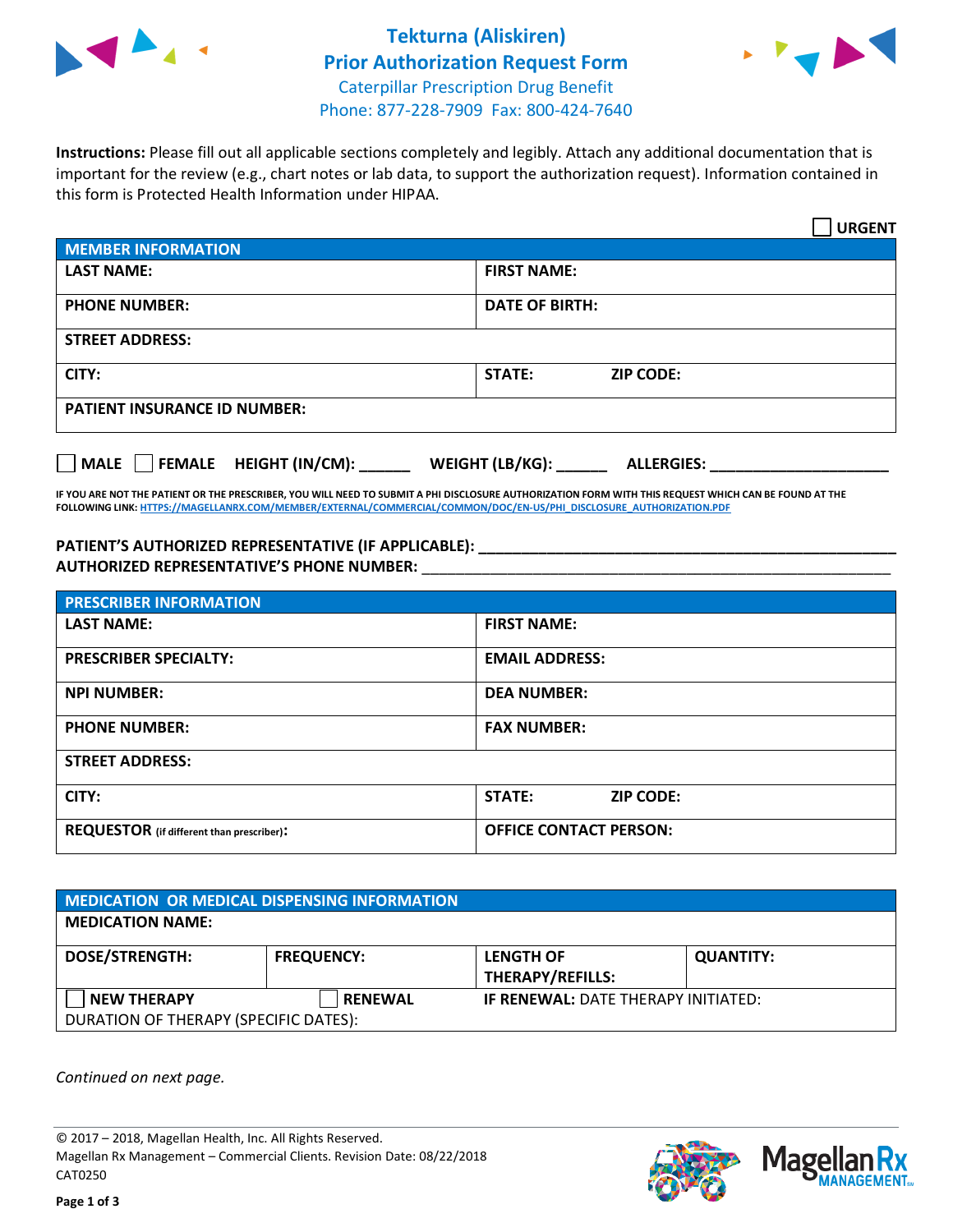



| MEMBER'S LAST NAME: NAME:                                                                                                                                                                                                                                                                                                                                                                                                                                                                                                                                                                                                                                                                                                                                                                                                                                                                                           | MEMBER'S FIRST NAME:                                               |                                                       |  |  |
|---------------------------------------------------------------------------------------------------------------------------------------------------------------------------------------------------------------------------------------------------------------------------------------------------------------------------------------------------------------------------------------------------------------------------------------------------------------------------------------------------------------------------------------------------------------------------------------------------------------------------------------------------------------------------------------------------------------------------------------------------------------------------------------------------------------------------------------------------------------------------------------------------------------------|--------------------------------------------------------------------|-------------------------------------------------------|--|--|
|                                                                                                                                                                                                                                                                                                                                                                                                                                                                                                                                                                                                                                                                                                                                                                                                                                                                                                                     | 1. HAS THE PATIENT TRIED ANY OTHER MEDICATIONS FOR THIS CONDITION? | <b>NO</b><br>YES (if yes, complete below)             |  |  |
| <b>MEDICATION/THERAPY (SPECIFY</b><br>DRUG NAME AND DOSAGE):                                                                                                                                                                                                                                                                                                                                                                                                                                                                                                                                                                                                                                                                                                                                                                                                                                                        | <b>DURATION OF THERAPY (SPECIFY</b><br>DATES):                     | <b>RESPONSE/REASON FOR</b><br><b>FAILURE/ALLERGY:</b> |  |  |
| <b>2. LIST DIAGNOSES:</b>                                                                                                                                                                                                                                                                                                                                                                                                                                                                                                                                                                                                                                                                                                                                                                                                                                                                                           |                                                                    | <b>ICD-10:</b>                                        |  |  |
|                                                                                                                                                                                                                                                                                                                                                                                                                                                                                                                                                                                                                                                                                                                                                                                                                                                                                                                     |                                                                    |                                                       |  |  |
| 3. REQUIRED CLINICAL INFORMATION: PLEASE PROVIDE ALL RELEVANT CLINICAL INFORMATION TO SUPPORT A<br>PRIOR AUTHORIZATION.<br><b>Clinical Information:</b><br>Has the patient had an inadequate response, intolerance, or contraindication to an ACE inhibitor (e.g., enalapril,<br>lisinopril, ramipril) or an ARB (e.g. candesartan, irbesartan, olmesartan)? □ Yes □ No                                                                                                                                                                                                                                                                                                                                                                                                                                                                                                                                             |                                                                    |                                                       |  |  |
| If no, please provide rationale (if applicable) explaining why the patient is unable to take an ACE inhibitor or an                                                                                                                                                                                                                                                                                                                                                                                                                                                                                                                                                                                                                                                                                                                                                                                                 |                                                                    |                                                       |  |  |
| Has the patient tried and had an inadequate response, intolerance, or contraindication to at least TWO other<br>antihypertensive agents within two of the following drug classes? $\Box$ Yes $\Box$ No<br>If yes, please select:<br>$\Box$ Alpha-2 adrenergic blockers (e.g., doxazosin, prazosin, terazosin)<br>□ Beta-blockers (e.g., atenolol, labetalol, metoprolol)<br>□ Calcium Channel Blockers (e.g., amlodipine, felodipine, verapamil)<br>$\Box$ Central alpha-agonists (e.g., clonidine, guanfacine, methyldopa)<br>$\Box$ Direct vasodilators (e.g., hydralazine, minoxidil)<br>Diuretics (e.g., furosemide, metolazone, spironolactone)<br>$\Box$ Peripheral adrenergic antagonists (e.g., guanadrel, reserpine)<br>If no, please provide rationale (if applicable) explaining why the patient is unable to take medication from the listed<br>drug classes: North and Sensing and Sensing Assemblance |                                                                    |                                                       |  |  |
| Are there any other comments, diagnoses, symptoms, medications tried or failed, and/or any other information the<br>physician feels is important to this review?                                                                                                                                                                                                                                                                                                                                                                                                                                                                                                                                                                                                                                                                                                                                                    |                                                                    |                                                       |  |  |
| Please note: Not all drugs/diagnosis are covered on all plans. This request may be denied unless all required<br>information is received.                                                                                                                                                                                                                                                                                                                                                                                                                                                                                                                                                                                                                                                                                                                                                                           |                                                                    |                                                       |  |  |
| ATTESTATION: I attest the information provided is true and accurate to the best of my knowledge. I understand that<br>the Health Plan, insurer, Medical Group or its designees may perform a routine audit and request the medical<br>information necessary to verify the accuracy of the information reported on this form.                                                                                                                                                                                                                                                                                                                                                                                                                                                                                                                                                                                        |                                                                    |                                                       |  |  |
| Prescriber Signature or Electronic I.D. Verification:                                                                                                                                                                                                                                                                                                                                                                                                                                                                                                                                                                                                                                                                                                                                                                                                                                                               |                                                                    | Date:                                                 |  |  |

© 2017 – 2018, Magellan Health, Inc. All Rights Reserved. Magellan Rx Management – Commercial Clients. Revision Date: 08/22/2018 CAT0250